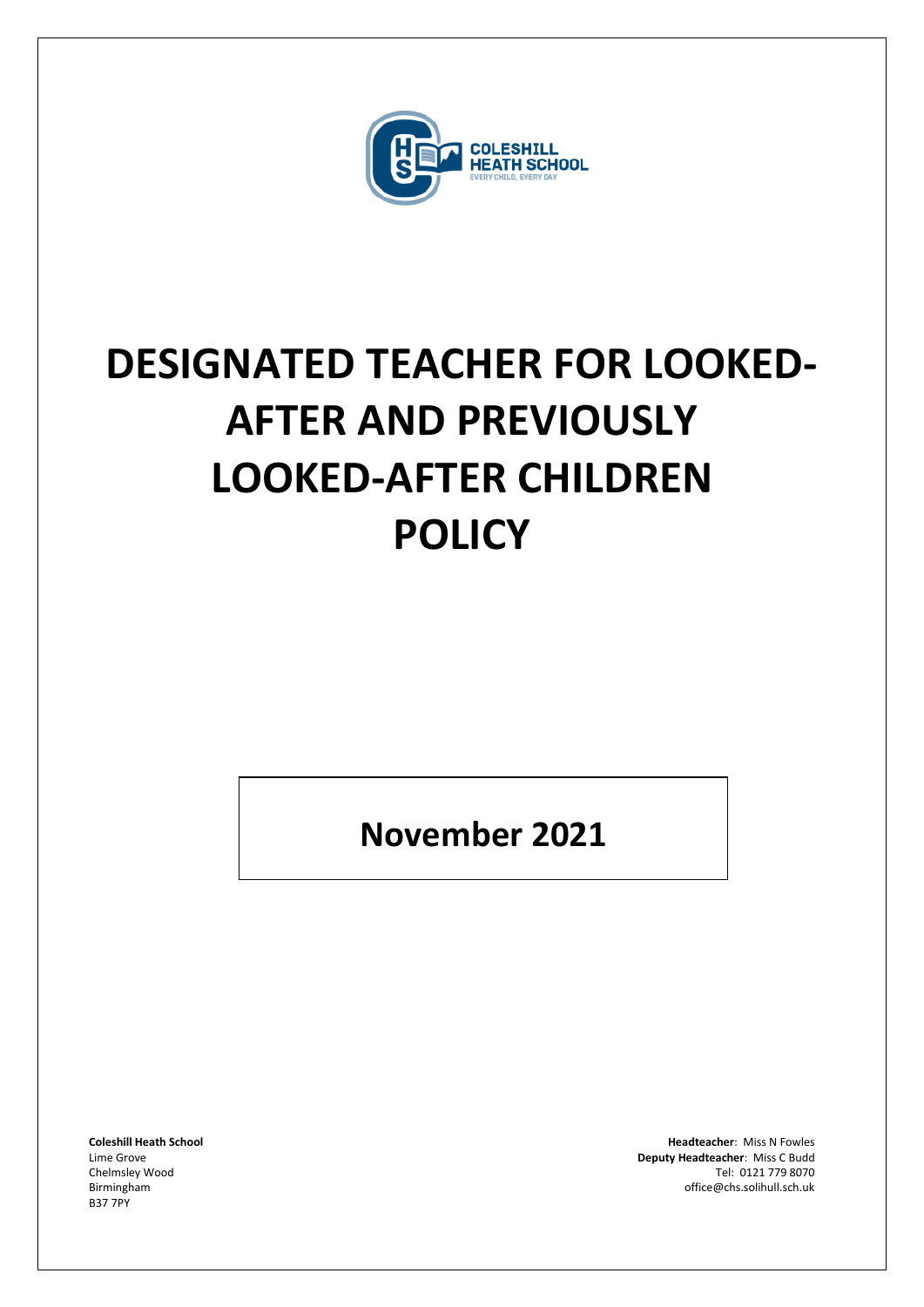## **COLESHILL HEATH SCHOOL**

### **Designated Teacher for Looked-After and Previously Looked-After Children Policy**

#### **1. Aims**

The school aims to ensure that:

- $\triangleright$  A suitable member of staff is appointed as the designated teacher for looked-after and previously looked after children.
- $\triangleright$  The designated teacher promotes the educational achievement of looked-after and previously looked-after children, and supports other staff members to do this too.
- $\triangleright$  Staff, parents and carers are aware of the identity of the designated teacher, how to contact them and what they are responsible for.

#### **2. Legislation and statutory guidance**

This policy is based on the Department for Education's statutory guidance on the designated teacher for looked-after and previously looked-after children.

It also takes into account section 20 and section 20A of the Child and Young Persons Act 2008.

#### **3. Definitions**

**Looked-after children** are registered students that are:

- $\triangleright$  In the care of a local authority, or
- $\triangleright$  Provided with accommodation by a local authority in the exercise of its social services functions, for a continuous period of more than 24 hours.

**Previously looked-after children** are registered students that fall into either of these categories:

- $\triangleright$  They were looked after by a local authority but ceased to be as a result of any of the following:
	- A child arrangements order, which includes arrangements relating to who the child lives with and when they are to live with them
	- A special guardianship/carers order
	- An adoption order.
- $\triangleright$  They appear to have:
	- Been in state care in a place outside of England and Wales because they would not have otherwise been cared for adequately, and
	- Ceased to be in that state care as a result of being adopted.

**Personal education plan (PEP)** is part of a looked-after child's care plan that is developed with the school. It forms a record of what needs to happen and who will make it happen to ensure the child reaches their full potential.

**Virtual school head (VSH)** is a local authority officer responsible for promoting the educational achievement of their authority's looked-after children, working across schools to monitor and support these students as if they were in a single school. The VSH is also responsible for providing information and advice to schools, parents and carers in respect of previously looked-after children.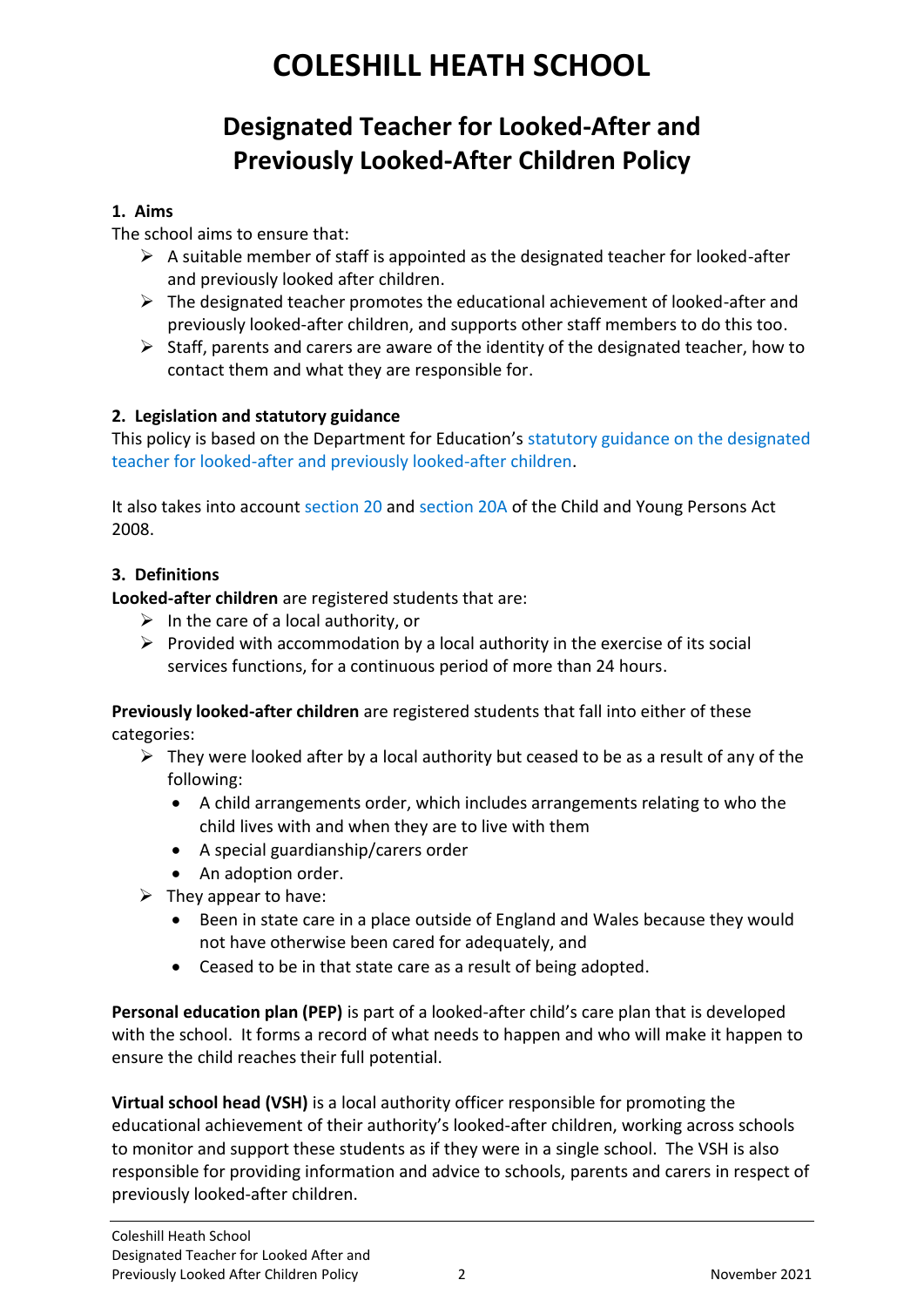#### **4. Identity of our designated teacher**

Our designated teacher is Miss Caroline Budd. You can contact her by phoning the school on 0121 779 8070. Our designated teacher takes lead responsibility for promoting the educational achievement of looked-after and previously looked-after children at our school. They are your initial point of contact for any of the matters set out in the section below.

#### **5. Role of the designated teacher**

#### **5.1 Leadership responsibilities**

The designated teacher will:

- $\triangleright$  Act as a central point of initial contact within the school for any matters involving looked-after and previously looked-after children.
- $\triangleright$  Promote the educational achievement of every looked-after and previously lookedafter child on roll by:
	- Working with the Virtual School
	- Promoting a whole school culture where the needs of these students matter and are prioritised.
- $\triangleright$  Take lead responsibility for ensuring school staff understand:
	- The things which can affect how looked-after and previously looked-after children learn and achieve
	- How the whole school supports the educational achievement of these students.
- $\triangleright$  Contribute to the development and review of whole school policies to ensure they consider the needs of looked-after and previously looked-after children.
- $\triangleright$  Promote a culture in which looked-after and previously looked-after children are encouraged and supported to engage with their education and other school activities.
- $\triangleright$  Act as a source of advice for teachers about working with looked-after and previously looked-after children.
- $\triangleright$  Work directly with looked-after and previously looked-after children and their carers and parents to promote good home-school links, support progress and encourage high aspirations.
- $\triangleright$  Have lead responsibility for the development and implementation of looked-after children's PEPs.
- ➢ Work closely with the school's designated safeguarding leads to ensure that any safeguarding concerns regarding looked-after and previously looked-after children are quickly and effectively responded to.
- ➢ Involve parents and carers of previously looked-after children in decisions affecting their child's education.

#### **5.2 Supporting looked-after children**

The designated teacher will:

- $\triangleright$  Make sure looked-after children's PEPs meet their needs by working closely with other teachers to assess each child's specific educational needs.
- $\triangleright$  Have overall responsibility for leading the process of target-setting in PEPs.
- $\triangleright$  Monitor and track how looked-after children's attainment progresses under their PEPs.
- $\triangleright$  If a child is not on track to meet their targets, be instrumental in agreeing the best way forward with them in order to make progress, and ensure that this is reflected in their PEP.
- $\triangleright$  Ensure the identified actions of PEPs are put in place.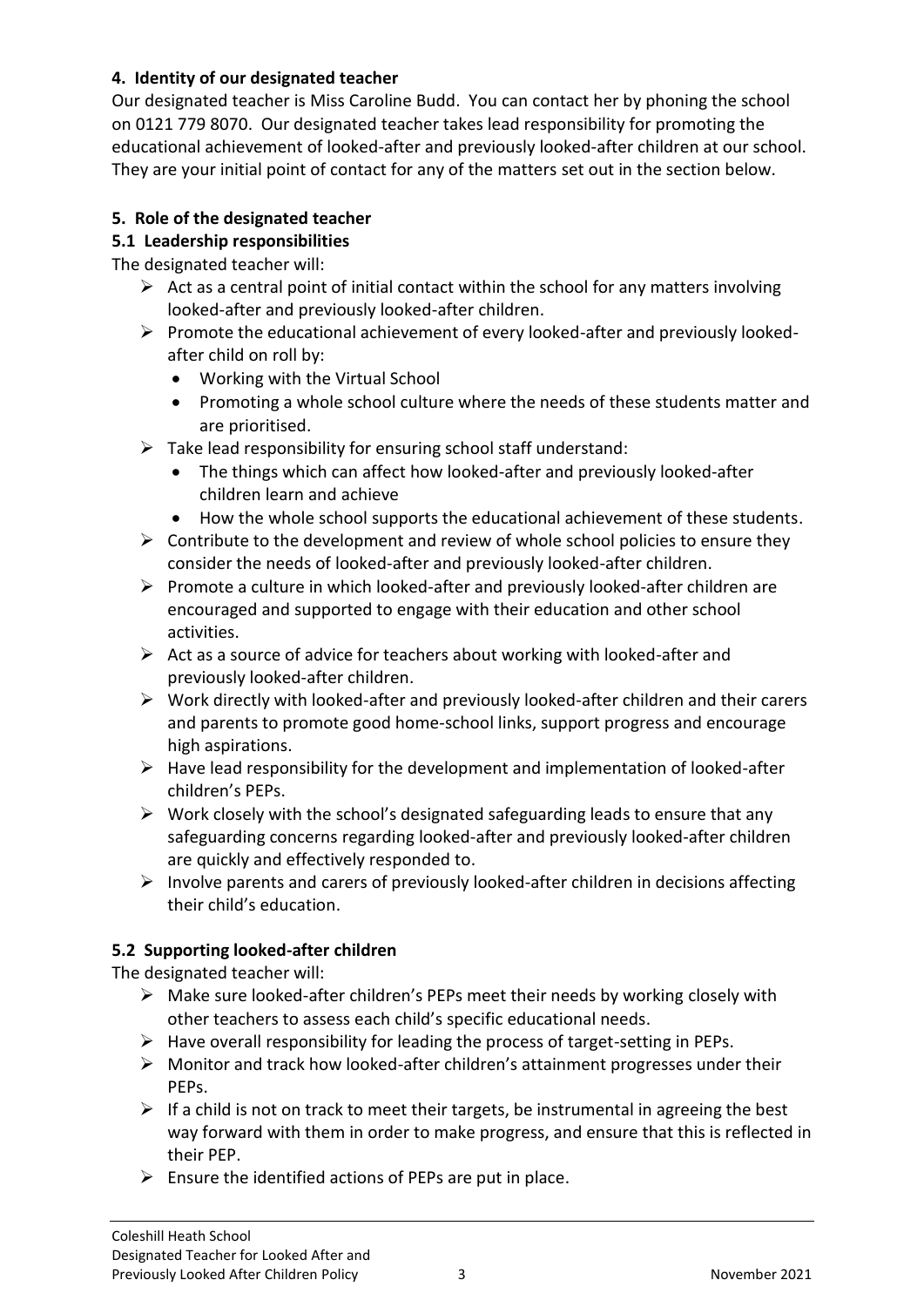- $\triangleright$  During the development and review of PEPs, help the school and relevant local authority decide what arrangements work best for students.
- $\triangleright$  Ensure that:
	- A looked-after child's PEP is reviewed before the statutory review of their care plan – this includes making sure the PEP is up to date and contains any new information since the last PEP review, including whether agreed provision is being delivered
	- PEPs are clear about what has or has not been taken forward, noting what resources may be required to further support the child and from where these may be sourced
	- The updated PEP is passed to the child's social worker and VSH ahead of the statutory review of their care plan.
- ➢ Transfer a looked-after child's PEP to their next school or college, making sure it is up to date and that the local authority responsible for looking after them has the most recent version.

#### **5.3 Supporting both looked-after children and previously looked-after children**

The designated teacher will:

- $\triangleright$  Ensure the specific needs of looked-after and previously looked-after children are understood by staff and reflected in how the school uses pupil premium funding.
- ➢ Work with the Virtual School to agree how pupil premium funding for looked-after children can most effectively be used to improve their attainment.
- $\triangleright$  Help raise the awareness of parents and carers of previously looked-after children about pupil premium funding and other support for these children.
- $\triangleright$  Play a key part in decisions on how pupil premium funding is used to support previously looked-after children.
- $\triangleright$  Encourage parents' and carers' involvement in deciding how pupil premium funding is used to support their child, and be the main contact for queries about its use.
- $\triangleright$  Ensure teachers have awareness and understanding of the specific needs of lookedafter and previously looked-after children in areas like attendance, homework, behaviour and future career planning.
- $\triangleright$  Be aware of the special educational needs (SEN) of looked-after and previously looked-after children, and make sure teachers also have awareness and understanding of this.
- ➢ Ensure the SEND code of practice, as it relates to looked-after children, is followed.
- $\triangleright$  Make sure PEPs work in harmony with any education, health and care (EHC) plans that a looked-after child may have.
- $\triangleright$  Ensure that, with the help of Virtual Schools, they have the skills to identify signs of potential SEN issues in looked after and previously looked-after children, and know how to access further assessment and support where necessary.
- $\triangleright$  Ensure that they and other staff can identify signs of potential mental health issues in looked-after and previously looked-after children and understand where the school can draw on specialist services.
- $\triangleright$  Put in place arrangements to ensure that looked after children have their wishes and feelings recorded, and use the results of these to inform PEPs.
- $\triangleright$  Put in place mechanisms for understanding the emotional and behavioural needs of previously looked after children.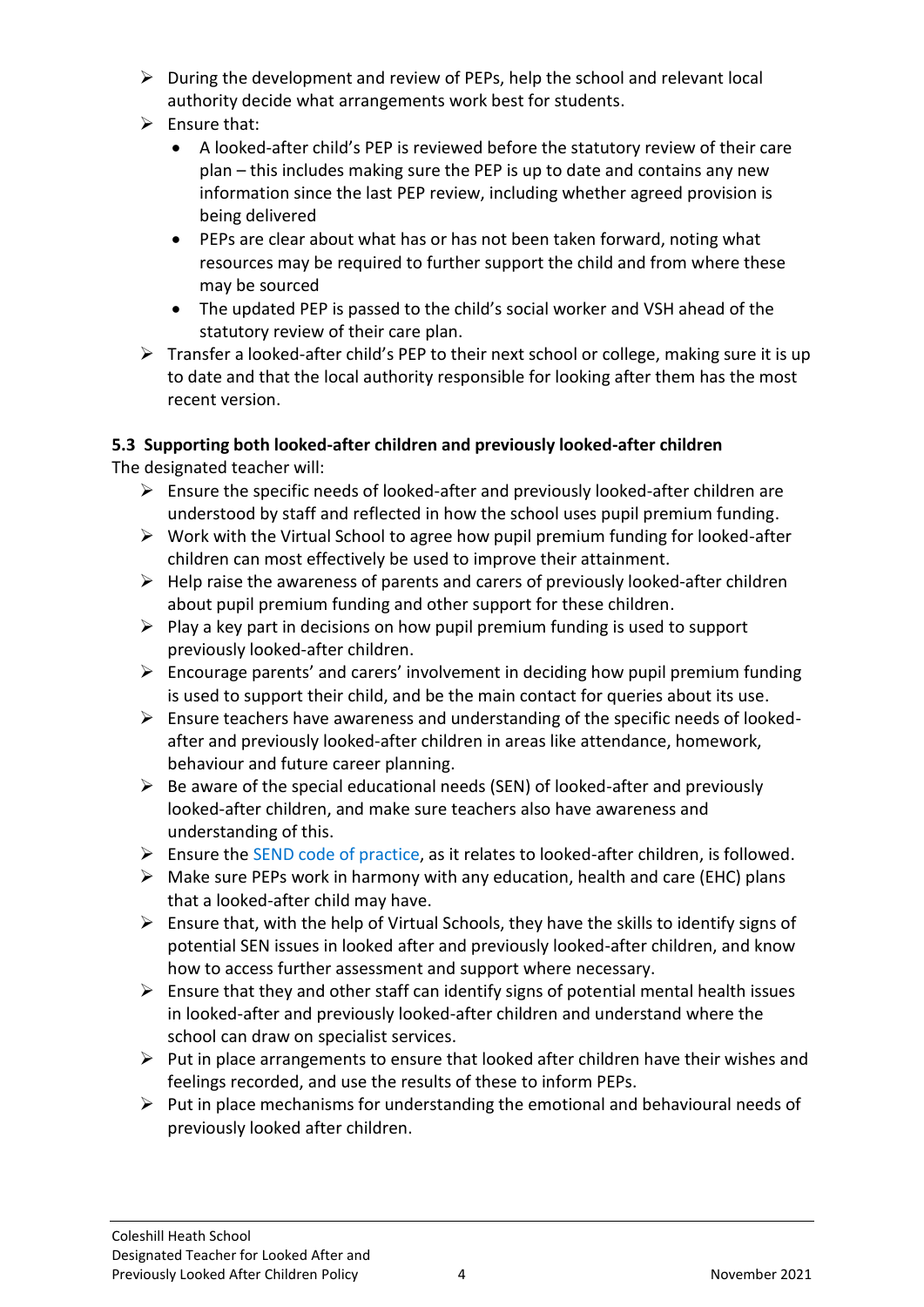#### **5.4 Relationships beyond the school**

The designated teacher will:

- $\triangleright$  Proactively engage with social workers and other professionals to enable the school to respond effectively to the needs of looked-after and previously looked-after children.
- $\triangleright$  Discuss with social workers how the school should engage with birth parents, and ensure the school is clear about who has parental responsibility and what information can be shared with whom.
- $\triangleright$  Be open and accessible to parents and carers of previously looked-after children and encourage them to be actively involved in their children's education.
- $\triangleright$  Proactively build relationships with local authority professionals, such as Virtual Schools.
- $\geq$  Consider how the school works with others outside of the school to maximise the stability of education for looked-after children, such as:
	- Finding ways of making sure the latest information about educational progress is available to contribute to the statutory review of care plans
	- Ensuring mechanisms are in place to inform VSHs when looked-after children are absent without authorisation and work with the responsible authority to take appropriate safeguarding action
	- Talking to the child's social worker and/or other relevant parties in the local authority regarding any decisions about changes in care placements which will disrupt the child's education, providing advice about the likely impact and what the local authority should do to minimise disruption
	- Making sure that, if a looked-after child moves school, their new designated teacher receives any information needed to help the transition process.
- $\triangleright$  Seek advice from the Virtual School about meeting the needs of individual previously looked-after children, but only with the agreement of their parents or carers.
- $\triangleright$  Make sure that for each looked-after child:
	- There's an agreed process for how the school works in partnership with the child's carer and other professionals, such as their social worker, in order to review and develop educational progress
	- School policies are communicated to their carer and social worker and, where appropriate, birth parents
	- Teachers know the most appropriate person to contact where necessary, such as who has the authority to sign permission slips.
- $\triangleright$  Where a looked-after child is at risk of exclusion:
	- Contact the Virtual School as soon as possible so they can help the school decide how to support the child to improve their behaviour and avoid exclusion becoming necessary
	- Working with the Virtual School and child's carers, consider what additional assessment and support needs to be put in place to address the causes of the child's behaviour.
- $\triangleright$  Where a previously looked-after child is at risk of exclusion, talk to the child's parents or carers before seeking advice from the Virtual School on avoiding exclusion.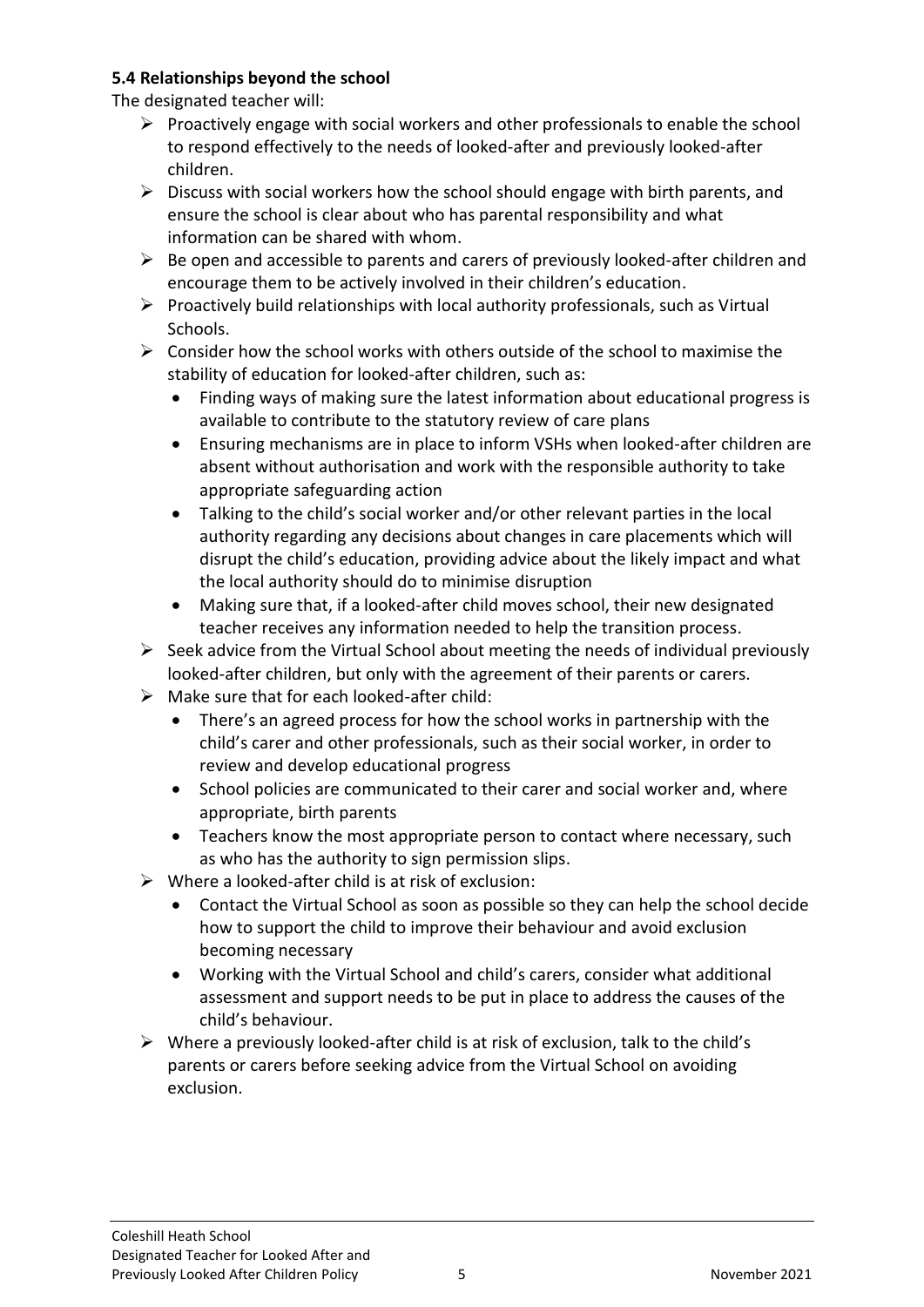#### **6. Monitoring arrangements**

This policy will be reviewed annually.

#### **7. Links with other policies**

This policy links to the following policies and procedures:

- ➢ Behaviour
- ➢ Safeguarding and Child Protection
- $\triangleright$  Exclusions
- ➢ SEND
- ➢ Supporting Pupils with Medical Conditions